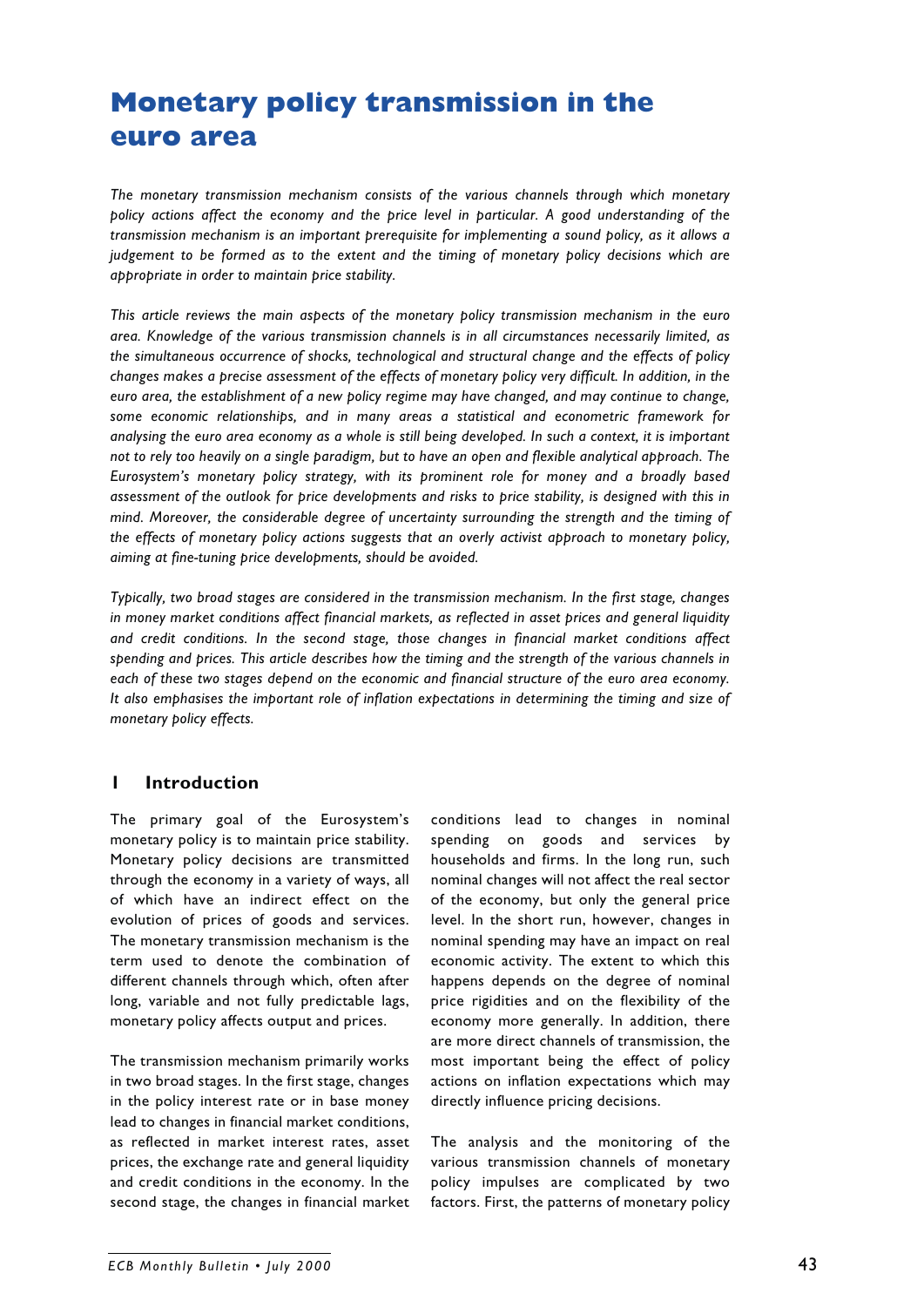transmission are continuously evolving in response to changes in economic behaviour and institutional structure. At present, this may be particularly applicable to the euro area on account of the structural change occurring  $-$  notably in the financial sector  $$ in part as a result of the introduction of the euro and the adoption of the single monetary policy. In addition, other forces, such as technological change or demographic shifts, can significantly alter the way in which the economy functions. The transmission mechanism is thus surrounded by a high degree of uncertainty.

Second, it should be borne in mind that monetary policy does not work in isolation. Short-term price developments in the euro area are affected by a number of domestic and external influences other than monetary policy. For example, the rapid rise in oil prices in the second half of 1999 and in the first few months of 2000 had a significant influence on inflation, as measured by the Harmonised Index of Consumer Prices (HICP). The central bank needs to disentangle the effects of such shocks from other influences and the impact of its own policy. The simultaneous occurrence of external shocks, technological and structural change and the transmission of monetary policy changes entails considerable uncertainty for the central bank in discerning the effects of monetary policy changes.

A better understanding of the various transmission processes can help to improve the conduct of monetary policy in a number of ways. First, owing to the lags in the monetary transmission mechanism, monetary policy needs to be forward-looking. This forward-looking orientation is emphasised in the Eurosystem's monetary policy strategy (see, for example, the article entitled "The stability-oriented monetary policy strategy of the Eurosystem" in the January 1999 issue of the ECB Monthly Bulletin). Knowledge of the lag structure and the strength of the transmission mechanism allows a judgement to be formed as to the timing and the extent of interest rate decisions which are called for in order to keep future inflation in check. Such knowledge is also necessary to assess the extent to which previous policy decisions still have to produce their full effect.

Furthermore, a better understanding, even if necessarily incomplete, of the different transmission channels facilitates a sound assessment of which indicators are most useful in examining the monetary policy stance. For example, the fact that the euro area economy is a large, relatively closed economy implies that the exchange rate channel is likely to be of less importance in the monetary transmission mechanism than in smaller economies with a high share of foreign trade. By contrast, findings that developments in broad money aggregates have significant predictive content for future inflation suggest a role for money in the transmission of monetary impulses in the euro area. Such findings have been important in shaping the Eurosystem's monetary policy strategy.

### **2 Inflation as a monetary phenomenon: the role of money and credit**

There is widespread agreement that, ultimately, inflation is a monetary phenomenon. A sustained rise or fall in inflation cannot occur without being either caused or accommodated by changes in the growth rate of money. The long-run relationship between money and prices characterises virtually all theoretical models and is empirically robust over a number of dimensions: across countries, over time, across monetary regimes and for various monetary aggregates.

The relationship between money, the price level and output can be most easily seen through the so-called quantity equation. This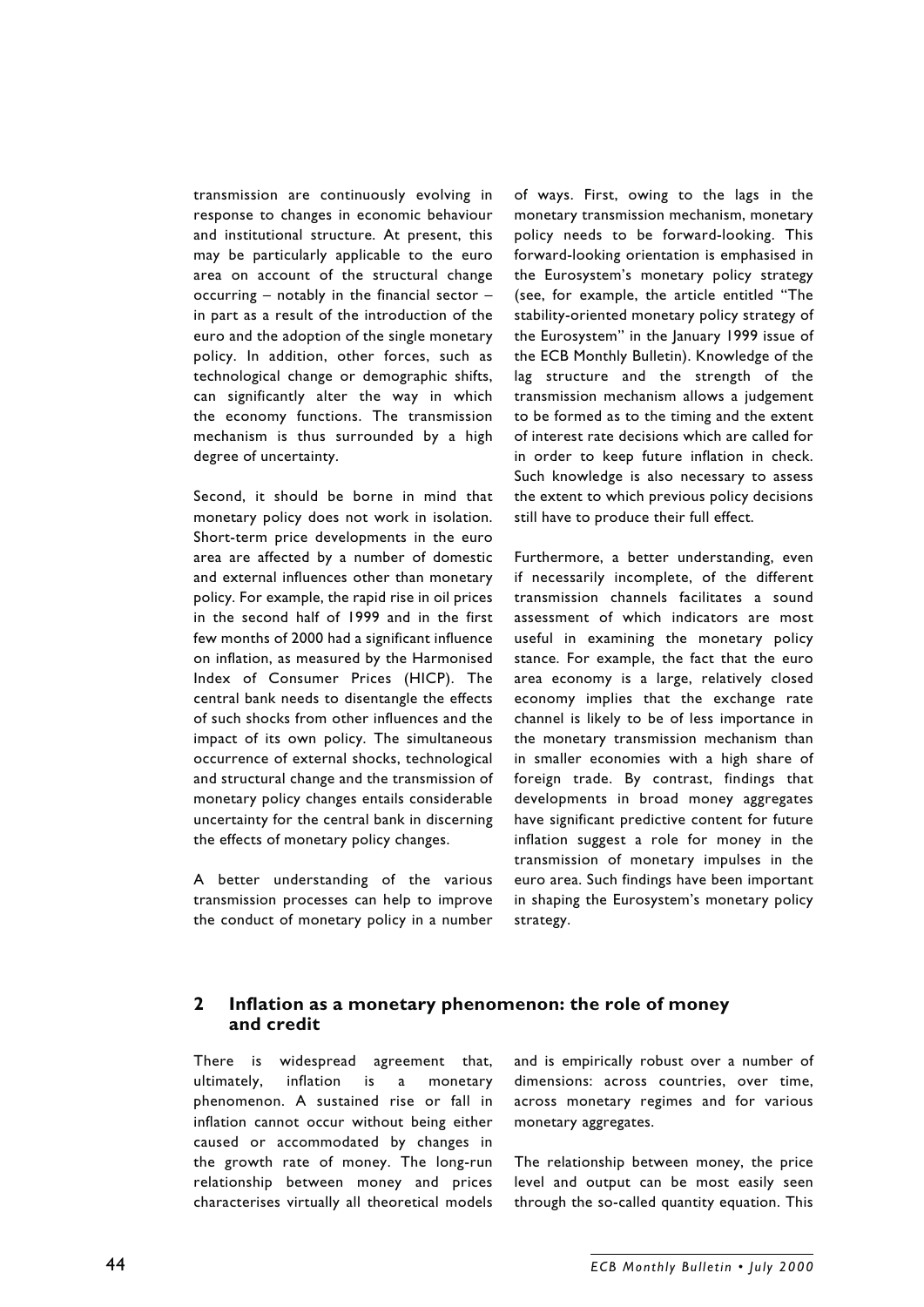relationship relates the quantity of money to prices, output and the velocity of money (the inverse ratio of money to nominal income). In the long run, trends in both velocity and output are independent from the growth rate of money. As a result, excessive and persistent monetary growth tends to be associated with persistent inflation. The quantity relationship forms the basis of the calculation of the Eurosystem's reference value for the growth of M3 (for further information see the article entitled "Euro area monetary aggregates and their role in the Eurosystem's monetary policy strategy" in the February 1999 issue of the ECB Monthly Bulletin). Chart 1 provides an illustration of the close relationship between the smoothed growth rate of M3 and the rate of inflation in the euro area.

Clearly, in the short to medium term, the usefulness of money as a gauge of inflationary pressures depends on the predictability of the velocity of money, or, in different terms, on the stability of estimated money

demand functions. Standard formulations of money demand relate monetary aggregates to output, the price level and other macroeconomic variables, such as nominal interest rates. Although one should be aware of the uncertainties implied by the change in the monetary regime, the available evidence suggests that such a stable money demand relationship exists in the euro area. Moreover, deviations of actual money holdings from the levels which such relationships would predict appear to lead future inflation, sometimes outperforming more traditional indicators such as various measures of the gap between actual and potential output, in particular with regard to longer horizons.

As mentioned above, the transmission of monetary policy impulses to the economy consists of a complex combination of various, often intertwined, channels, whereby both prices and quantities are subject to adjustment. The exact role of money and credit in these transmission processes is

#### **Chart 1**







*Note: The money growth trend is the 24-month moving average of the annual percentage change of M3. The inflation trend is the 24-month moving average of the annual percentage change in consumer prices (the CPI until January 1996, the HICP thereafter).*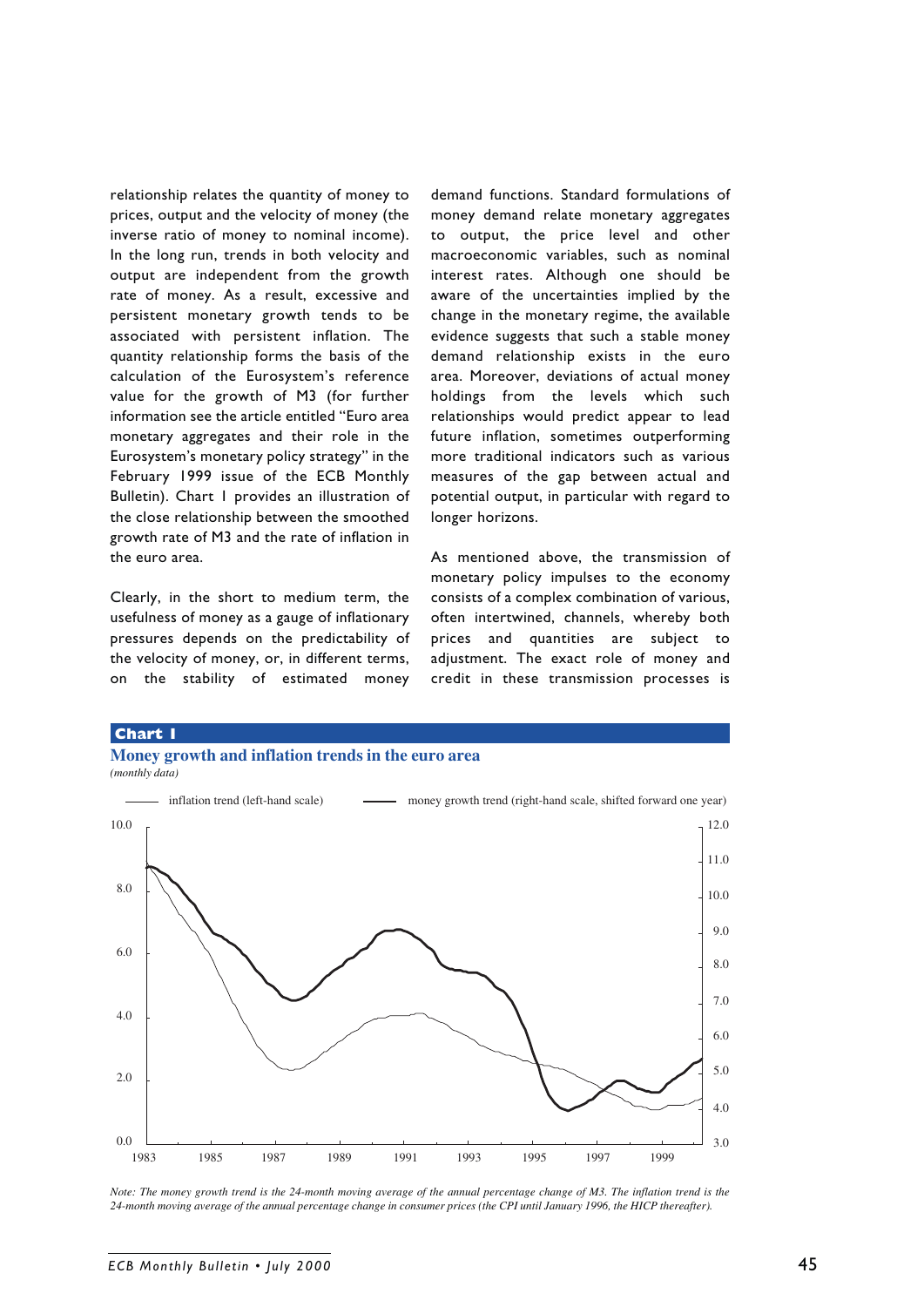still subject to considerable debate. Some economists dismiss an active role for money: in their view, the transmission of monetary impulses runs primarily through interest rates and other financial prices and their effect on spending and inflation. Money and credit would then only play a passive role, as banks expand and contract their assets and liabilities to match changes in their demand. According to this view, money and credit indicators are only useful as information variables, i.e. to the extent that they give advance information regarding changes in nominal spending, for example, because they become available sooner. Other economists believe that the process of money and credit creation, which starts with base money (including currency in circulation and the deposit base of financial institutions at the central bank), plays an active causal role in the transmission of monetary impulses. According to this view, excess money creation is not immediately cleared through changes in financial prices

and may affect spending directly as banks, consumers and firms gradually adjust their balance sheets to achieve desired money holdings.

In the light of the existing empirical evidence, the view that money creation plays an active role in the transmission process can neither be confirmed with certainty nor be easily dismissed. On the other hand, a structural role for money is difficult to incorporate into more traditional macroeconometric models in which price and wage pressures arise primarily from imbalances in goods and labour markets. The Eurosystem's monetary policy strategy, incorporating a prominent role for money and a broadly based assessment of the outlook for future price developments, ensures that both paradigms are taken into account, while dealing with some of the fundamental uncertainties regarding the transmission of monetary policy.

### **3 The importance of expectations and the stability-oriented strategy**

When analysing the monetary transmission mechanism, the importance of the formation of expectations on the part of the various actors in the economy cannot be overemphasised. The role of expectations is derived from the influence which they have on the actual behaviour of economic agents. Households and firms generally have to make decisions which will have consequences in the future. For instance, households decide how much to consume and how much to save, thereby deciding on their future consumption possibilities. Firms have to make investment decisions, thereby deciding on future production capacity. Workers or their representatives negotiate with firms on future wages, thereby deciding on future income and future costs. As a result, economic agents will in general decide on the direction and magnitude of their actions in a forwardlooking manner, taking into account their expectations of future inflation and general economic developments.

The key role of expectations in the working of the economy has a number of significant implications for the monetary transmission mechanism and the conduct of monetary policy in general. First, the Eurosystem's monetary policy strategy, with its emphasis on price stability in the medium term, has an important role in anchoring inflation expectations at low levels. This is because changes in inflation expectations can have a strong impact on future inflation outcomes through their direct influence on pricing decisions. For example, they play an important role in labour markets in which wages are negotiated in a forward-looking manner, as is quite common in the euro area. In the Eurosystem's monetary policy strategy, the precise definition of price stability is a key element, since it guides economic agents in taking forward-looking decisions on expectations of price stability.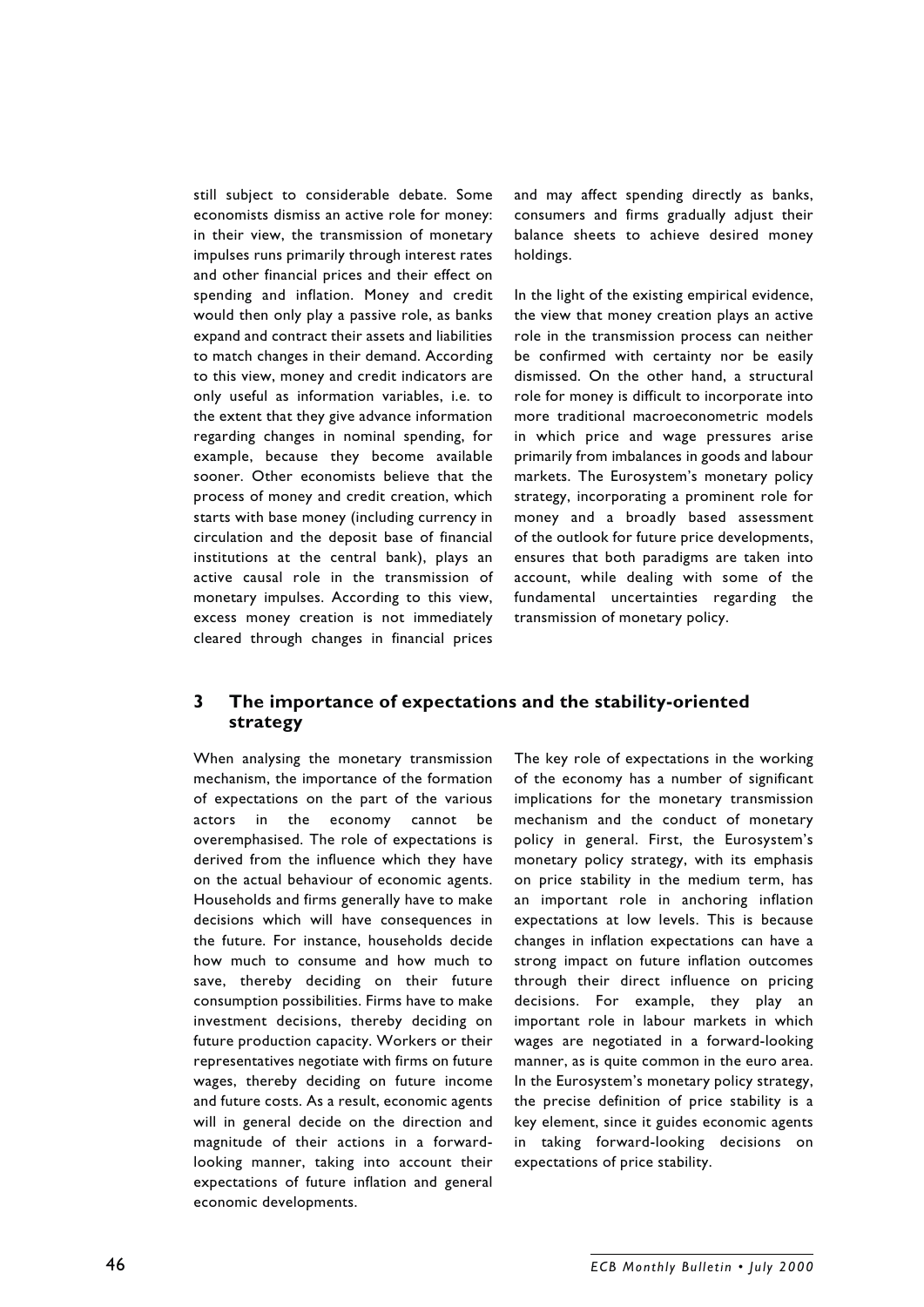Second, the effects on financial markets and the economy as a whole of a change in ECB interest rates will depend on whether such a move was anticipated and, more generally, on how it affects expectations of future interest rate decisions and future output and inflation. As it is generally difficult to measure expectations or – even more so – to predict how they will respond to news, this adds a further layer of uncertainty to the assessment of the transmission mechanism.

Third, the key role which expectations play implies that, together with the size or the timing of a policy move, the policy context in which this move occurs is important in explaining its effects. Here again, the role of the Eurosystem's monetary policy strategy, and its credibility, in guiding expectations can be seen as part of the broader transmission of monetary policy. When financial markets and, more generally, agents in the economy understand the goals of monetary policy and how interest rates are set to achieve these goals, they will broadly anticipate policy moves and thereby facilitate the task of the central bank. For example, bond markets will automatically anticipate a rise in policy rates, in nominal and in real terms, when there are signs of inflationary pressures. The resulting increase in short-term to medium-term market interest rates will have a tightening impact on the economy and will thereby help the central bank to maintain price stability.

### **4 From changes in the main refinancing rate to changes in financial and asset market conditions**

The chain of cause and effect in the euro area monetary transmission mechanism starts with changes in ECB interest rates – the interest rates on the main refinancing operations and on the standing facilities – and with the ensuing changes in money market conditions. Other interest rates, the exchange rate and asset prices will adjust to the new money market conditions with variable lags. In addition, adjustments of non-price terms, such as credit availability in credit markets, may occur. The magnitude, direction and timing of these changes will generally depend on the structure of financial markets and on the economic characteristics of market participants. In particular, the degree of competition, the liquidity of markets and the scope for arbitrage across different financial instruments will have a direct effect on financial and asset market linkages.

Before discussing these policy-induced changes in financial market conditions in more detail, it is worth re-emphasising two challenges which any empirical analysis of these transmission channels will face. First, the changes in financial market conditions will

partially lead, rather than lag, the policy decisions when the latter are broadly anticipated. As an illustration, Chart 2 shows the average evolution of short-term market interest rates before the policy interest rate moves decided by the Governing Council of the ECB on 3 February, 16 March and 27 April 2000, in which the main refinancing rate was increased by 25 basis points each time. It can be observed that market rates started to move towards their new level several days before the day of the policy interest rate change and hardly adjusted further when the rate change occurred. This indicates that markets broadly anticipated the policy interest rate moves and that, as a consequence, market rates increased in advance of rather than after the move. Second, within a stability-oriented monetary policy strategy, policy actions will normally be taken in response to economic developments which entail risks to price stability. Of course, financial markets will also be affected by these economic shocks. It is often extremely difficult to separate the effects of a policy action from the direct effects of those economic shocks on financial markets and on the economy in general.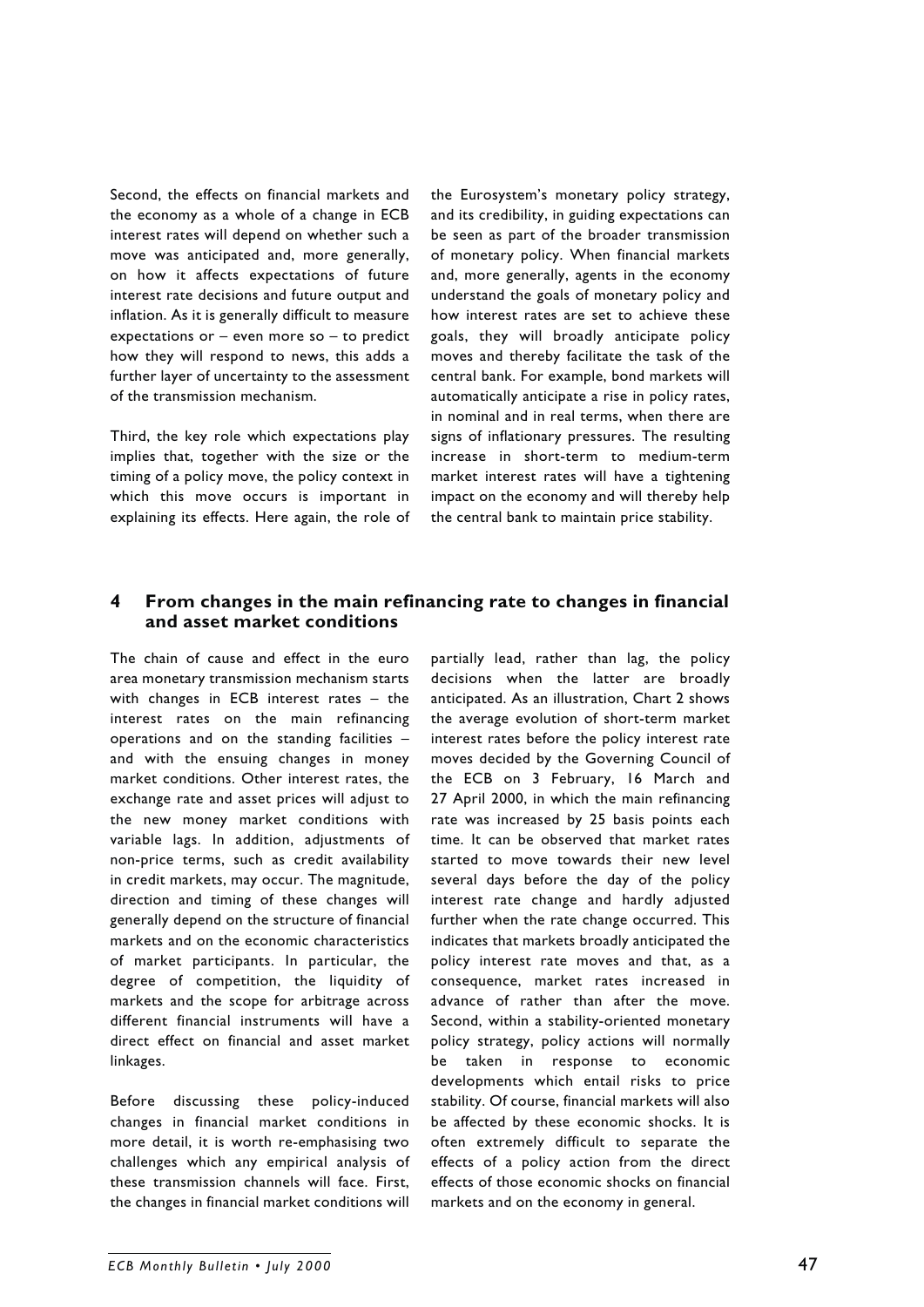#### **Chart 2**

#### **Average rate evolution around ECB interest rate moves** *(daily data)*



*Note: Day 0 is the day of the increase of 25 basis points in the main refinancing rate. Interest rates are average rates 14 days before and 3 days after the increases of 25 basis points on 3 February, 16 March and 27 April 2000.*

Following a change in money market conditions, arbitrage opportunities usually cause rapid adjustments of other financial and asset market prices. However, owing to the important role of expectations, the magnitude and even the sign of those effects after the interest rate move are not unambiguous.

For example, the expectations' theory of the term structure of interest rates posits that longer-term nominal interest rates should be approximately equal to an average of the current and expected future short-term rates over the maturity of the longer-term investment. How an unexpected change in current short-term rates affects longer-term rates thus depends on how it affects the expected future path of the nominal short-term rate. When the change is expected to persist, longer-term rates will, in general, change in the same direction as well. By contrast, when the change is expected to be quickly reversed, longer-term rates may not be affected very substantially, or may even decline if the policy move leads to a fall in inflation expectations. The shape of the euro area yield curve since the beginning of 1999 has undergone significant changes as a consequence of revisions to the expected future evolution of short-term interest rates (see the article entitled "The information content of interest rates and their derivatives for monetary policy" in the May 2000 issue of the ECB Monthly Bulletin).

One factor behind the revisions in expectations following monetary policy moves is the credibility of monetary policy itself. If the central bank is perceived as acting in a timely manner in order to maintain price stability, inflation expectations and thus expected future nominal interest rates may not be affected very much. As a result, long-term interest rates will remain relatively stable. Indeed, in countries with low and stable inflation, the sensitivity of changes in long-term rates to an unexpected change in the policy rate has generally been lower than in countries with high and variable inflation. In addition, longer-term interest rates can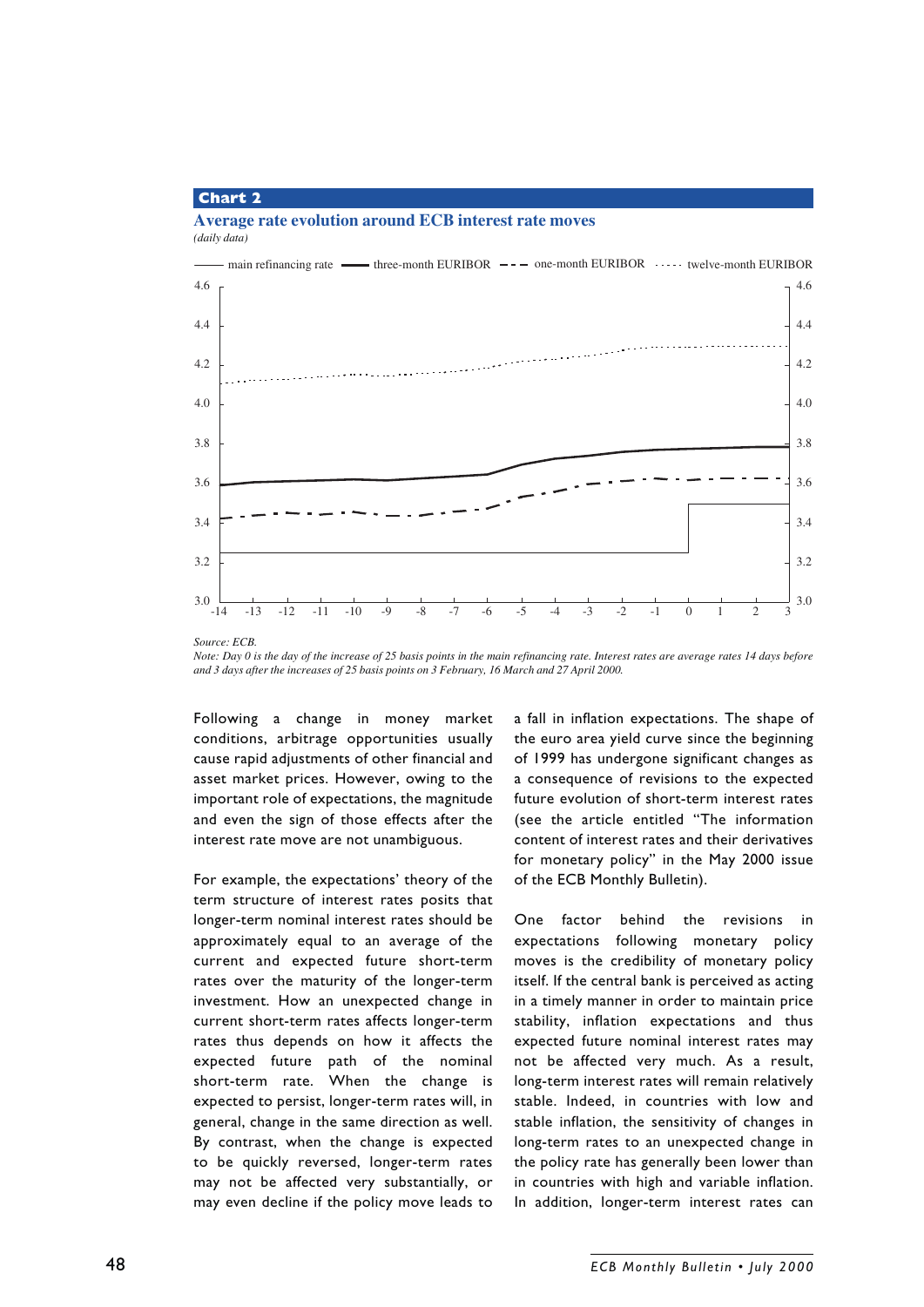also incorporate other factors, such as liquidity or inflation-risk premia, which can change over time and in response to policy changes.

Another arbitrage condition, the so-called uncovered interest parity condition, posits a link between nominal interest rate differentials in different currencies and their nominal exchange rate. This condition implies that the domestic-foreign interest rate differential is approximately equal to the expected depreciation of the exchange rate over the holding period, i.e. an investor should expect to obtain the same return on his or her investments in various currencies. Again, this relationship can only be expected to hold approximately, since exchange risk, liquidity and other premia can drive a wedge between the expected returns. In practice, the empirical evidence does not provide strong support in favour of the uncovered interest parity hypothesis when tested in conjunction with the hypothesis of rational expectations in the exchange market. Typically, the actual impact of changes in short-term interest rates on the exchange rate depend on how expectations of future interest rate changes and other economic variables are affected.

Finally, changes in market interest rates may also have an effect on the market value of securities and real assets such as equities, bonds and real estate. Arbitrage conditions equate the value of securities and real assets with their discounted future revenue streams. For example, the value of equity can be understood as the present discounted value of future dividends which themselves depend on future profits of the firm. As a result, an interest rate rise might have an effect on asset prices through two different channels. The first channel works through the intertemporal discount rate. When interest rates rise, the discounting of future money flows occurs at a higher rate, which diminishes the present discounted value. A second channel works through the effect of the interest rate rise on the future revenue stream. This is especially relevant for equities: an interest rate rise increases the financial costs of firms and may have a negative impact on the demand for their products, which normally leads to decreased profits. The decreased profits will also have a negative effect on stock prices. If decreased profits are associated with a higher risk of nonpayment, risk premia on bonds might also increase. However, as explained above, an increase in policy rates can also contribute to a decline in inflation risk premia and longer-term interest rates, which could have a positive effect on the market value of securities and assets.

#### **Transmission through the banking sector**

Market interest rates eventually also influence the whole spectrum of retail interest rates in credit and deposit markets. These rates represent the prices for the intertemporal allocation of resources for many agents in the economy. Borrowing and lending in the euro area still predominantly take place through the intermediation of the MFI sector. The amount outstanding of MFI credit to enterprises of the euro area was 45.2% of GDP at the end of 1999. The outstanding values of corporate debt securities was 7.4% of GDP, whereas the debt securities issued by the corporate sector in the United States amounted to 29% of GDP at the end of 1999. The ratio of total bank assets to GDP in 1999 was 175.4% in the euro area, as compared with 98.8% in the United States.

The pass-through from market interest rates to retail bank interest rates depends on the interplay of supply and demand for credit and deposits and on the structure of banking markets. A number of structural factors – such as competition in the financial services industry, preferences regarding the maturity of credit or deposit contracts or the adjustability of interest rates, various risk premia and the administrative cost of effectively changing interest rates – influence the adjustment in retail bank markets. As can be seen from Chart 3, retail bank interest rates in the euro area tend to follow money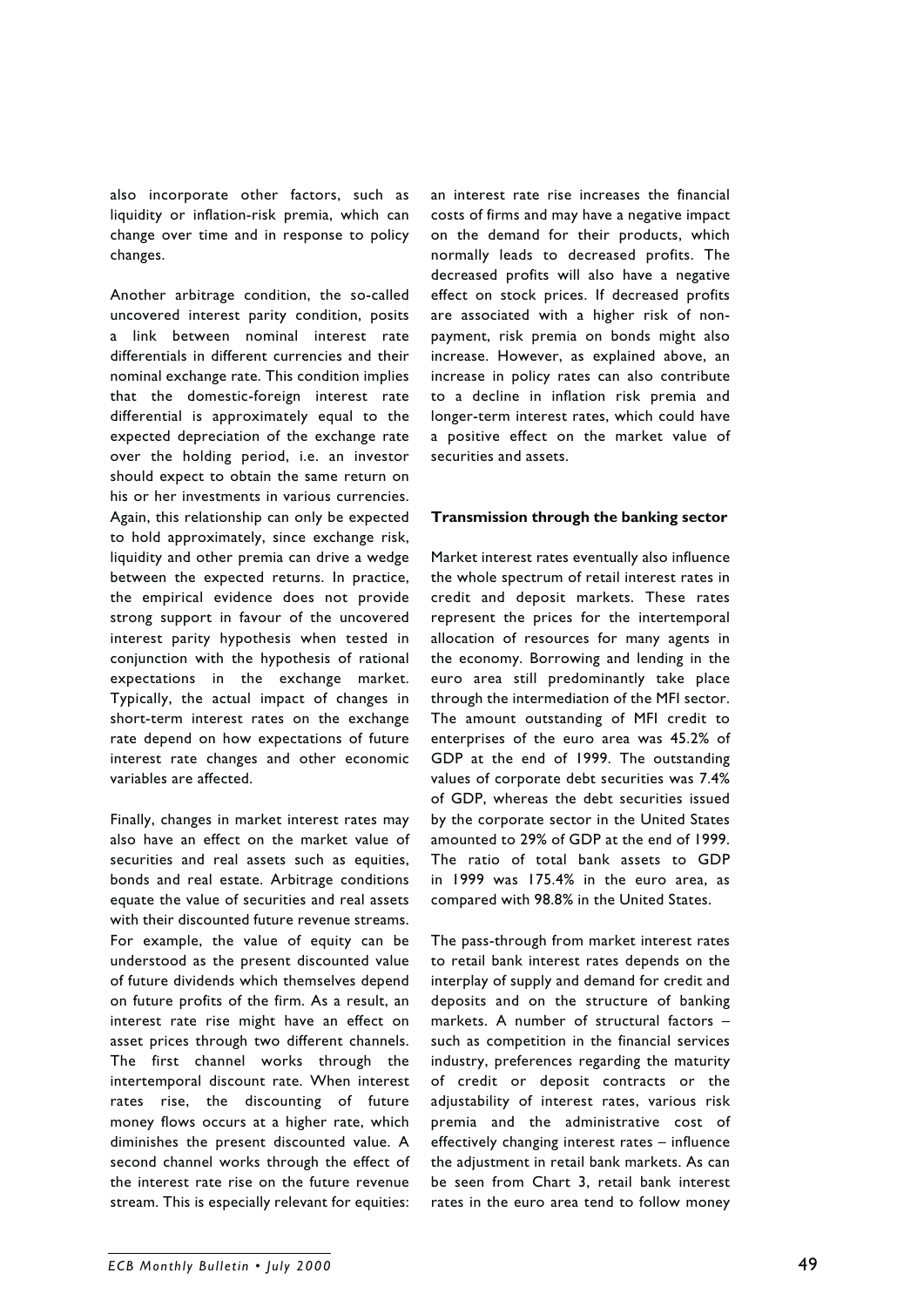### **Table 1**

#### **Key characteristics of the euro area and the United States**

*(percentage of GDP in 1999)*

| <b>GDP</b> components         | Euro area | <b>United States</b> |
|-------------------------------|-----------|----------------------|
| Private consumption           | 56.8      | 67.6                 |
| Government consumption        | 20.1      | 14.4                 |
| Gross fixed capital formation | 20.7      | 20.3                 |
| <b>Exports</b>                | 16.9      | 10.8                 |
| Imports                       | 15.4      | 13.5                 |
| <b>Financial markets</b>      |           |                      |
| Stock market capitalisation   | 90.2      | 179.8                |
| Debt securities               | 98.8      | 166.2 <sup>1</sup>   |
| of which, issued by:          |           |                      |
| Government                    | 54.9      | 48.4                 |
| Banks <sup>2)</sup>           | 36.4      | 46.8                 |
| Corporate sector              | 7.4       | 29.0                 |
| Bank assets <sup>3)</sup>     | 175.4     | 98.8                 |
| of which:                     |           |                      |
| Loans to government           | 13.5      | $\cdots$             |
| Loans to the corporate sector | 45.2      | 12.6                 |
| Loans for house purchase      | 27.8      | 24.6                 |
| Other loans to households     | 16.7      | 8.6                  |

*Sources: ECB, BIS, Eurostat and Federal Reserve flow of funds.*

*1) This figure includes debt securities issued by government-sponsored enterprises and federally related mortgage pools (42% of GDP).*

*2) MFIs excluding the Eurosystem for the euro area. All financial institutions for the United States.*

*3) MFIs excluding the Eurosystem for the euro area. Commercial banks, savings institutions, credit unions and money market funds for the United States.*

*Owing to differences in reporting, numbers are not fully comparable between the euro area and the United States.*

market rates quite closely, while being smoother.

The pass-through from money market interest rates to bank credit or deposit interest rates is a gradual process. In many cases, the pass-through to bank credit and deposit interest rates is interdependent. A bank which faces low competition in the collection of time deposits can afford to take more time in passing through increases in money market interest rates into the yield it offers on time deposits. In addition, such a bank is under less pressure to increase the interest rate on credit than a bank whose funding costs have increased in proportion to the changes in the money market interest rates. Historical experience, in European economies and elsewhere, has often shown that bank rate adjustments are not only slow, but that the speed differs for upward and downward changes. When markets are not fully competitive, this rate-setting behaviour may allow banks to benefit from changes in the general level of interest rates.

Some economists emphasise the role played by credit supply in the transmission process. An increase in short-term interest rates is usually accompanied by a reduction in the growth of overnight deposits. This can lead banks to reduce their supply of loans, in particular if the banks cannot easily replace those deposits with other liabilities. Bank-dependent borrowers such as small and medium-sized enterprises and households could then face a squeeze in their borrowing possibilities. However, from an empirical point of view, the simultaneous movements in loan demand and supply make identification of the different channels a non-trivial task. It thus remains uncertain whether monetary policy can significantly affect the supply of loans stemming from banks.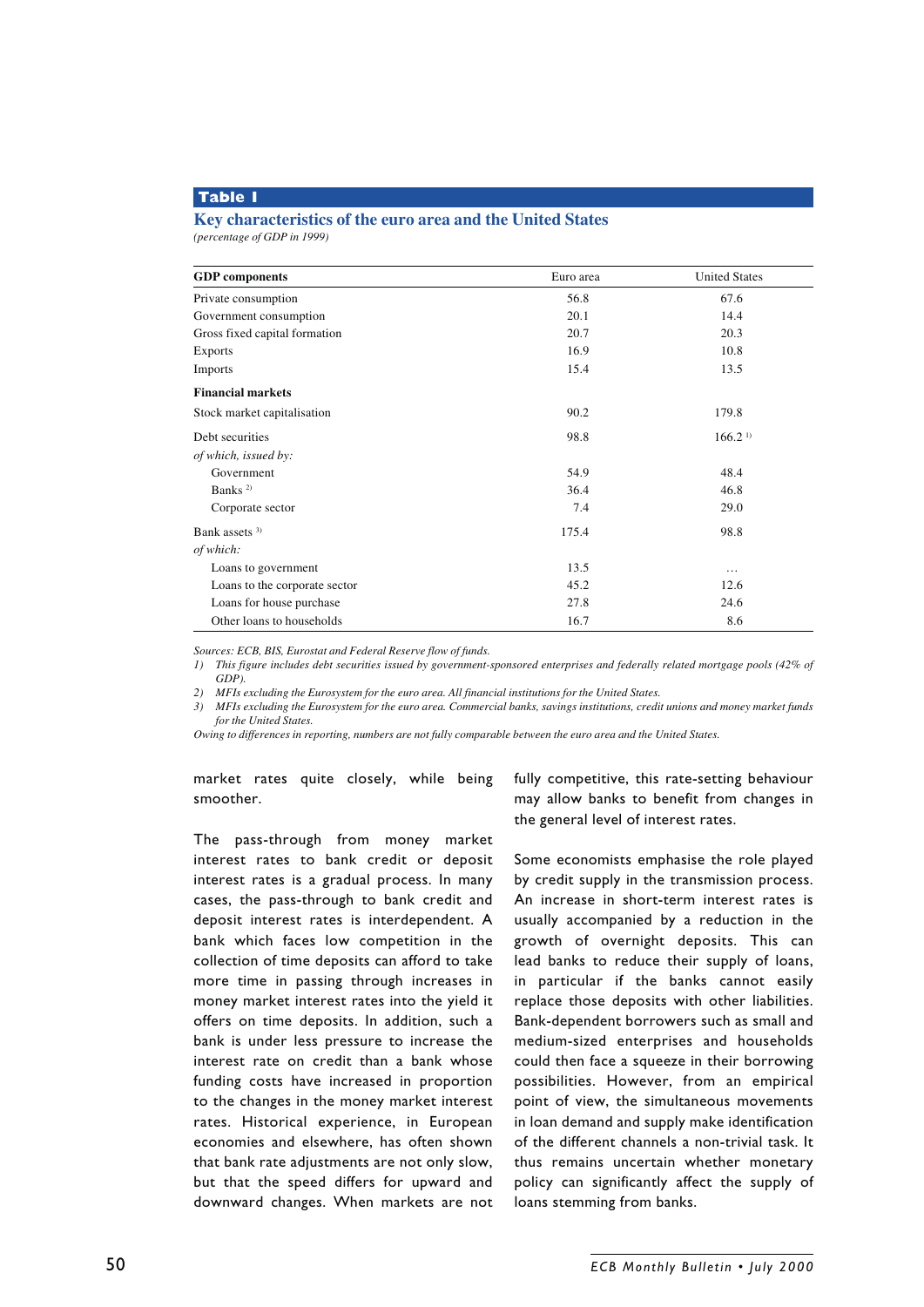As the financial sector of the euro area is currently undergoing profound restructuring processes, the adjustments in retail bank markets which follow a change in policy rates are also likely to evolve. In certain areas, the disintermediation of banks, a process in which financing intermediated by the banking sector is being replaced by direct financing, particularly through financial markets, is already well advanced. For example, savings are increasingly being invested in mutual funds. In particular, the development of money market mutual funds is inducing banks to offer better yields on traditional deposits and to bring rates on deposits more quickly into line with those on the money market.

More generally, the growing competition in every segment of the financial services industry is inducing banks in the euro area to be more efficient in the pricing of all of their products. Interest rate margins on bank deposits have been eroding since the 1990s. The supply of credit to firms is now confronted with an expansion of the market for corporate debt securities. However, competition is also increasing in segments where banks compete mostly among themselves, such as the mortgage market. Both the disintermediation and the rationalisation of the European banking sector are likely to induce banks to transmit changes in market conditions to their customers faster than has been the case in the past.

#### **Chart 3**





*Source: ECB.*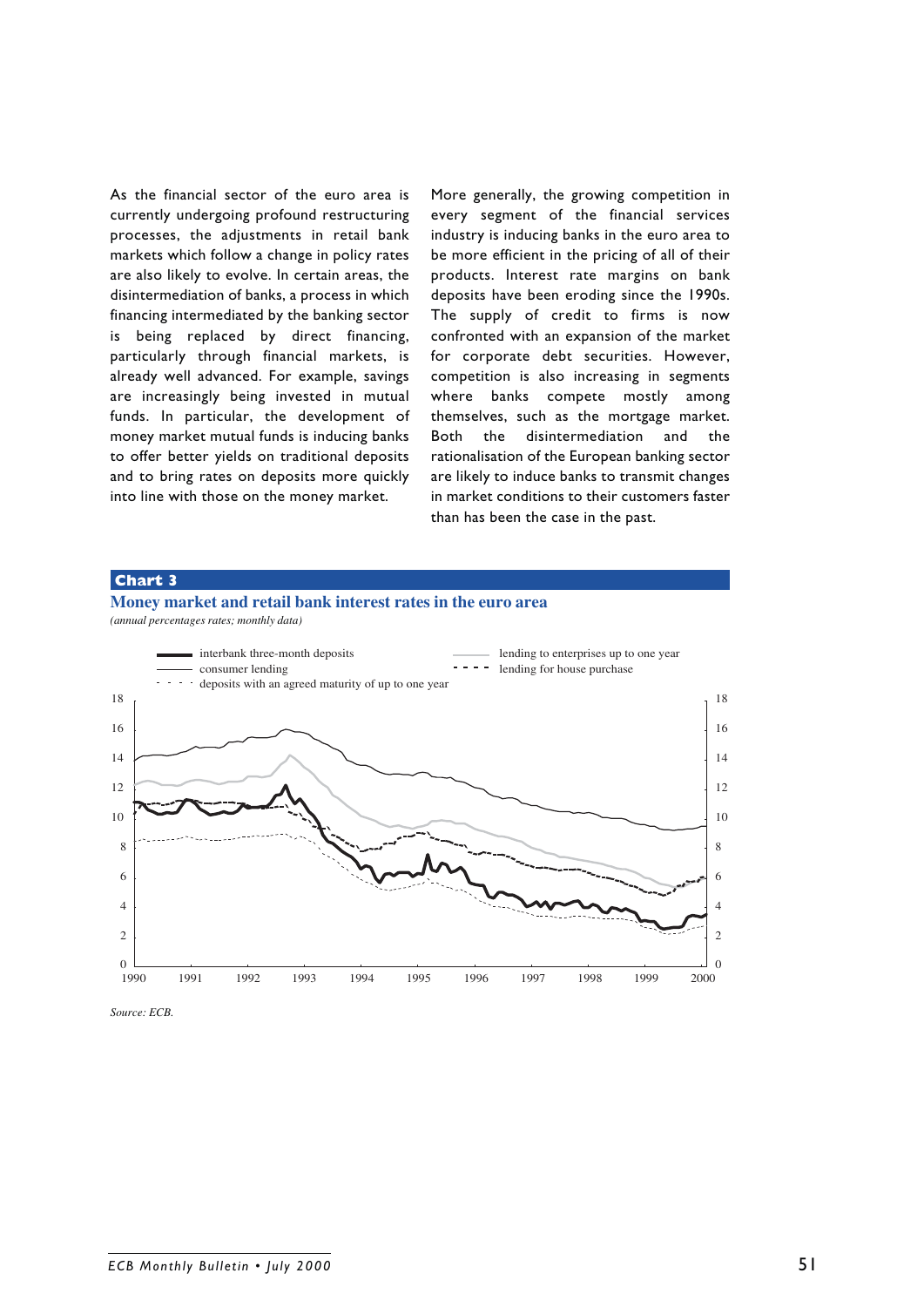# **5 From changes in financial and asset markets to changes in spending**

The changes in financial market conditions discussed above will, with lags, lead to changes in nominal spending. If prices were fully flexible, no changes in real spending would be expected. In general, however, prices adjust only gradually. As inflation expectations take this slow adjustment into account, nominal changes in financial market conditions will in the short run translate into real changes. In particular, under constant short-term inflation expectations, a change in the nominal interest rate will imply a change in the short-term real interest rate.

Not all spending components are affected equally, and the effects might be spread over time. The strength and timing of the changes in spending will largely depend on the financial and economic structure of the economy. In addition, other factors, such as shifts in foreign demand, government spending and changes in expected profits and wages, will also have an impact on aggregate demand, making any inference about the importance of the different factors' strength and magnitude difficult.

#### **Cost of capital effects**

Real interest rates are an important factor in determining the cost of capital. For instance, when the real interest rate on bank loans or bonds increases, the cost for firms of holding inventories or investing in equipment, machinery and real estate financed through bank loans or bonds will increase. This makes investment less profitable. It also makes waiting to invest until real interest rates decline more attractive. Business investment is thus usually negatively affected by real interest rate increases, ceteris paribus. Empirically, however, it has proven to be difficult to show this relationship owing to pro-cyclical movements of real interest rates. The impact and the lag structure of the effects of the interest rate changes will differ across industries. For example, capital intensive

industries, which have a need for large investments, are likely to be affected more strongly than less capital-intensive services industries.

Such cost-of-capital effects can also be an important determinant of spending by households on consumer durables such as cars and on houses. Often such items are partially financed by consumer loans or mortgages. In addition, changes in the real interest rate affect the return on savings. For instance, a decline in interest rates makes saving less attractive and may lead households to increase consumption. Generally, such intertemporal substitution effects between consumption and saving are, however, found to be quite small.

A lack of consistent data series across the euro area on various categories of consumption and investment spending prevents a systematic assessment of how different spending categories respond to monetary policy impulses. Econometric evidence for a wide range of countries suggests that investment, which is likely to be much more sensitive to changes in the cost of capital, responds more strongly than consumption to a change in interest rates.

#### **Income effects**

A change in interest rates also has a bearing on the flows of interest income received by creditors and of interest payments paid by debtors. Like most economies, the euro area is characterised by net creditor households, while the public and corporate sectors are net debtors. An increase in interest rates will therefore increase the aggregate disposable income of households, but reduce the profits of the corporate sector and increase the deficit of the public sector. The magnitude of these income effects depends on the size and the composition of the balance sheets of non-financial agents and especially on the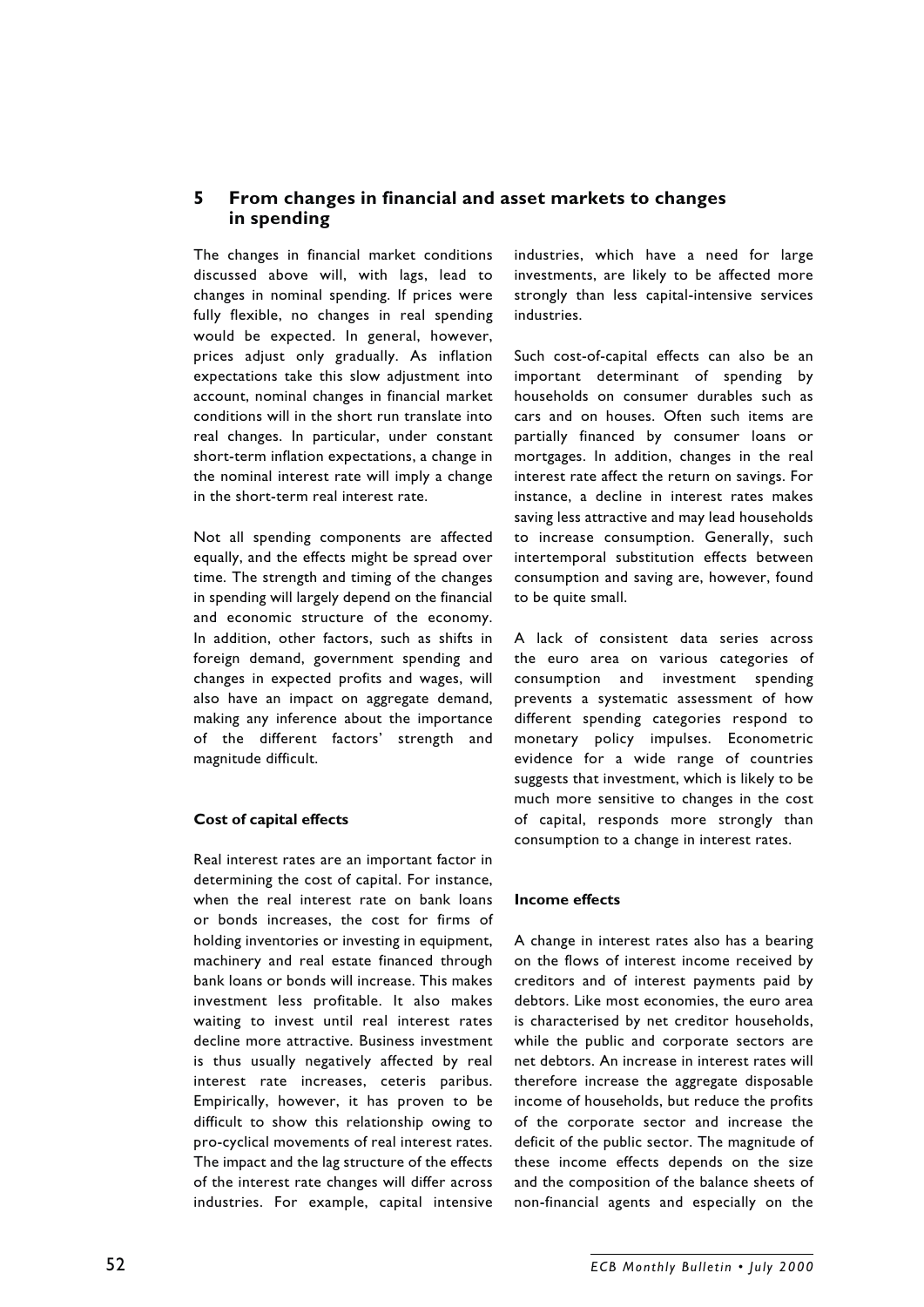maturity of their assets and liabilities. In addition, the lags with which income effects occur will be influenced by whether interest payments vary with short-term interest rates or are fixed.

The financial accounts of the household and corporate sectors in the euro area as a whole are still not completely finalised. However, available evidence from the balance sheets of households and enterprises in the large countries of the euro area shows that, at an economy-wide level, the response of the net interest income/payments to changes in the short-term interest rate is likely to be rather small. The financial costs of the corporate sector, the debt of which consists in part (one-third) of maturities of below one year, are likely to rise somewhat after an increase in interest rates, in particular as the short-term debt is rolled over and financed at higher rates. The reduced cash flow may reinforce the cost-of-capital effect on investment spending by weakening the financial position of enterprises and increasing the required risk premium on their debt.

In the case of the household sector, a large proportion of interest-bearing assets and liabilities are at longer-term fixed rates, although practices regarding fixed versus variable rate financing vary across countries. As a result, flows of interest income will generally adjust only gradually to changes in interest rates. The redistribution of income among firms or households will only have an impact on aggregate demand if net debtors have a higher propensity to spend out of changes in income than net lenders. This is likely to be the case if borrowers are creditconstrained.

### **Wealth effects**

Finally, as noted above, changes in interest rates may affect the value of financial assets, such as equities and bonds, and of real assets, such as property, and therefore have a direct effect on the value of the wealth of households which have these assets in their

portfolios. The extent to which such changes in the value of wealth affect spending will depend on the propensity to use such wealth to finance consumption, as well as on the size and the composition of the wealth and the perceived persistence of the changes in those asset prices. As the response of consumption to changes in wealth is generally estimated to be small, changes in asset prices will only have a significant macroeconomic effect on spending if they are sizeable and occur on assets which are widely held by a significant proportion of the population.

Although growing in importance, stock market capitalisation in the euro area, which amounted to 90.2% of GDP at the end of 1999, is about half that in the United States (see Table 1) and stock ownership is not as widespread. As a result, large movements in stock prices are less likely to have significant direct effects on consumer spending. Moreover, in the light of the volatility of stock prices, economic agents may discount some of the recent upward and downward movements as temporary, in which case spending would not be significantly affected (see Box 2 entitled "Recent trends in the volatility of stock price indices" in the May 2000 issue of the ECB Monthly Bulletin).

In the euro area, wealth effects on households are likely to take place more significantly through other asset prices. Bonds, which are usually held by households either directly or indirectly, represent about 100% of GDP. However, to the extent that most of the corresponding debt is held by domestic residents, such effects are mainly distributional. Even more important among households' assets is real estate. On average, the owner occupancy ratio, i.e. the proportion of households which own their homes, is close to 50% in the countries of the euro area. Such wealth effects through the housing market could become more significant to the extent that borrowing using the private home as collateral becomes more widespread, as appears to be the case in a number of euro area countries with booming housing markets.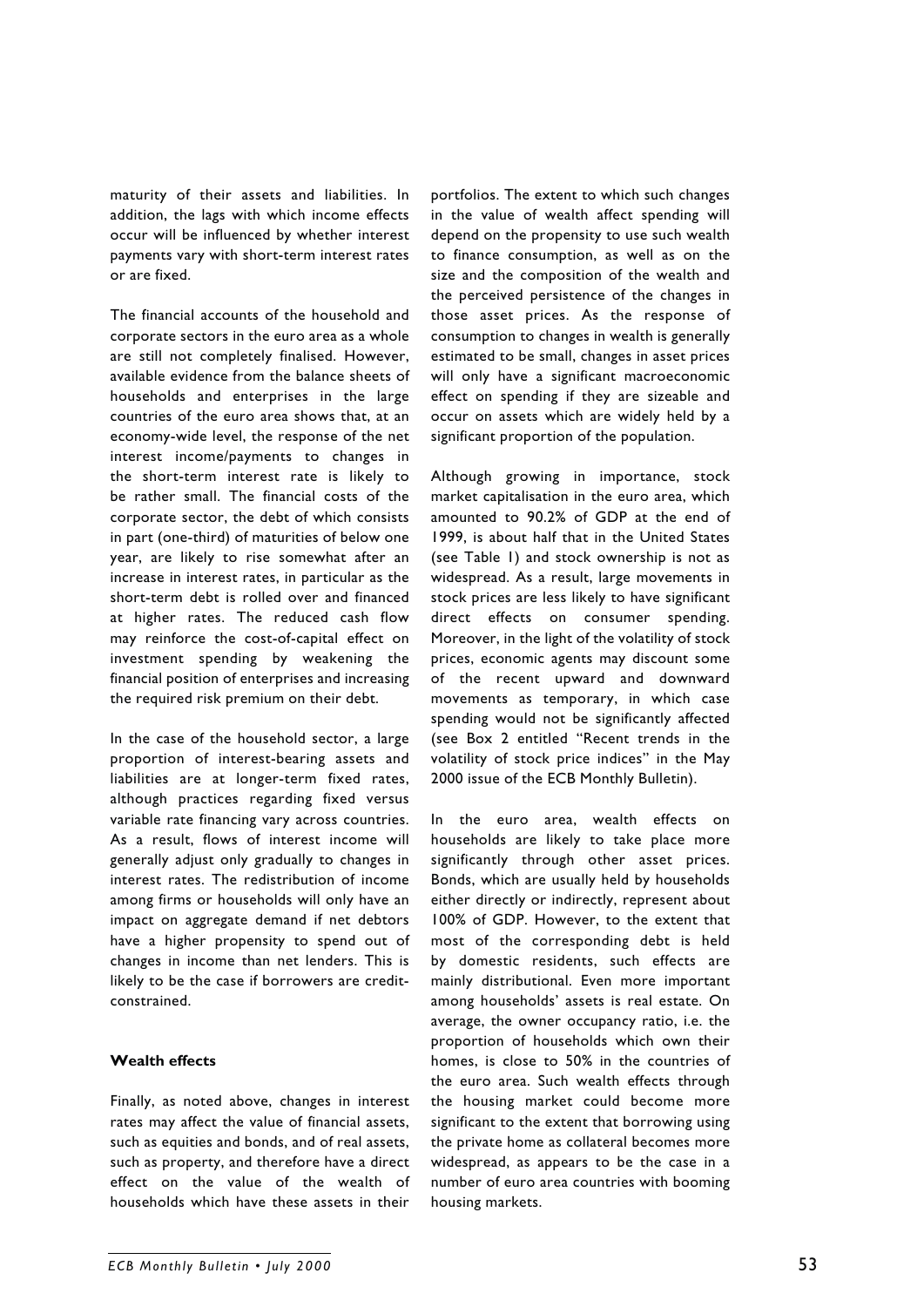### **Chart 4**

# **Effective exchange rates and price indices**

*(monthly data)*



Finally, changes in interest rates may also affect the value of a firm's portfolio of fixed assets, such as machinery and business real estate. To the extent that those assets are used as collateral in credit contracts, changes in the value of this portfolio may affect credit terms and, indirectly, firm spending.

#### **Exchange rate effects**

Changes in the exchange rate have a direct effect on consumer price inflation through their effect on import prices. Changes in import prices of goods which are used as input in the production process have an effect on firm costs and, therefore, tend to lead to changes in producer prices. Chart 4 illustrates the close relationship between the nominal effective exchange rate and import prices. Owing to the relatively limited share of imported goods, the response of the HICP is, however, much more subdued.

A change in the exchange rate also has an impact on trade. For example, a real depreciation in the exchange rate of the euro makes export products and services less expensive in foreign currency terms. In general this leads to a higher foreign demand for goods and services from the euro area and an increase in the volume of exports. In a similar vein, a real depreciation will make imported products which are priced in foreign currency more expensive in euro terms and, therefore, will generally dampen imports. An appreciation has the opposite effect. However, the impact of small changes in net exports on total aggregate demand in the euro area should not be overstated. The euro area as a whole is a relatively closed economy which is comparable with the United States (see Table 1); its exports to countries outside the euro area amount to around 16.8% of GDP, while the figure for imports is around 15.2%.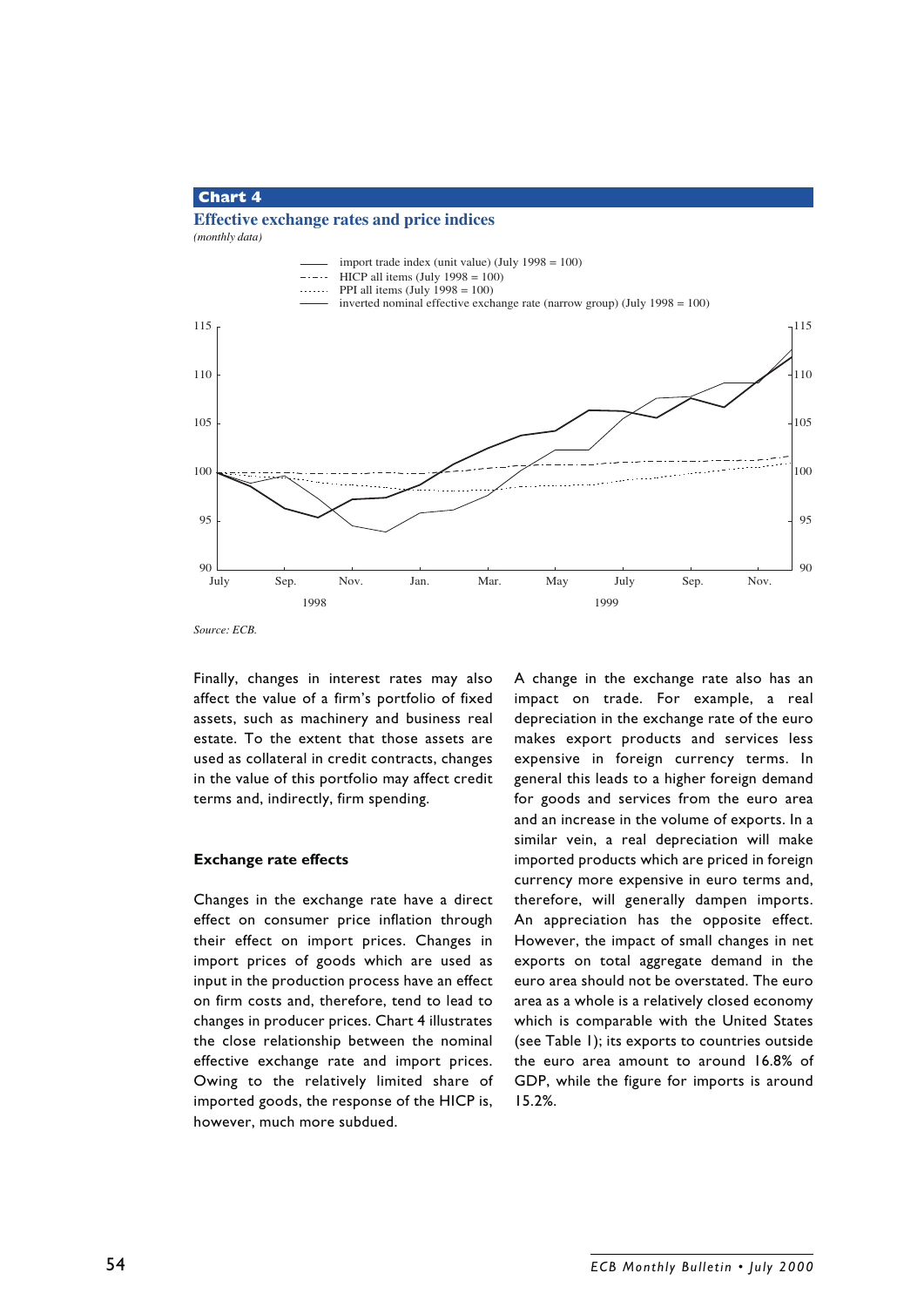## **The interest rate transmission mechanism in the euro area: methodologies and an illustration**

**Box**

There is a large body of academic and central bank literature which attempts to estimate the strength and the timing of the effects of a change in policy interest rates on economic activity and prices. In this literature, various econometric methodologies are used, including so-called Vector Autoregressive (VAR) models, small structural models and large macroeconometric models.

Each methodology has its strengths and weaknesses. VAR models and small structural models have the advantage of being tractable and not so data-intensive, as they are usually estimated with few variables. However, this also forms one of their weaknesses, since important variables might be excluded from influencing results. The lack of economic structure and the difficulty in identifying the chain of causation among the key variables of interest has left VAR models open to criticism. Moreover, these models are only able to produce estimates of an unexpected shock to monetary policy and are not designed to analyse changes in the systematic component of monetary policy, which is likely to be more important. Small structural models allow such an analysis to be carried out, but often at the cost of oversimplifying the dynamic relationships between economic variables. Finally, large macroeconometric models have the advantage of incorporating the most important variables and relationships, but are usually highly data-intensive and require strong identifying assumptions. Specification errors in one part of the model may induce errors in the rest of the model owing to the many linkages which these models usually contain.

Given the above considerations, no single methodology can be considered as providing all the necessary answers. Instead, the various methodologies should be seen as being complementary. Given the importance of understanding the transmission mechanism for monetary policy, the Eurosystem is engaged in intensive research of the various transmission channels in the euro area. Three lines of research are being pursued in parallel. First, structural econometric models, both area-wide and multi-country, are being constructed. This work is being conducted within the framework of active co-operation between the research areas of the ECB and the NCBs. Second, small simulation models and VARs of the euro area are being estimated and analysed using macroeconomic data. These models provide, inter alia, alternative benchmarks for examining the transmission process. Third, microeconomic data (specifically at the individual bank and firm level) are being used to examine, in a more focused manner, the patterns of monetary transmission in the euro area. For the latter purpose, a Eurosystem Monetary Transmission Network has been created, bringing together researchers at the ECB and at the NCBs engaged in empirical research in this area.

Most of the existing macroeconomic literature focusing on individual countries finds that unexpected temporary shocks to the short-term interest rate have a relatively swift, but often limited, effect on real output and a much slower, but longer-lasting, effect on prices. While this overall pattern is relatively consistent across countries and time periods, there is much less certainty about the exact size and timing of these effects. Attempts at using these macroeconometric techniques to identify cross-country differences, for example, have generally not yielded robust results. This lack of robustness should not be surprising given, first, the difficulties involved in distinguishing the effects of a policy move from the effects of other shocks, second, the important role of expectations (which cannot be observed) in the transmission process and, third, the changing nature of the transmission mechanism on account of structural and policy regime shifts.

The lack of firm evidence of significant cross-country differences in the transmission mechanism adds to the validity of analyses focused on the euro area as a whole. At the same time, however, given these existing analytical uncertainties, any estimates of the effects of a policy move should be considered with caution. This is particularly true in the light of the fact that, at present, euro area models need to be estimated over a sample period for most of which the 11-country euro area did not yet constitute a single currency area. In the charts below the results of a simple VAR impulse response simulation, which represents and summarises the results existing in the relevant literature, are reported for purely illustrative purposes. The model is estimated over the period from 1980 to 1998 using quarterly data of real GDP, consumer prices, M3, a short-term nominal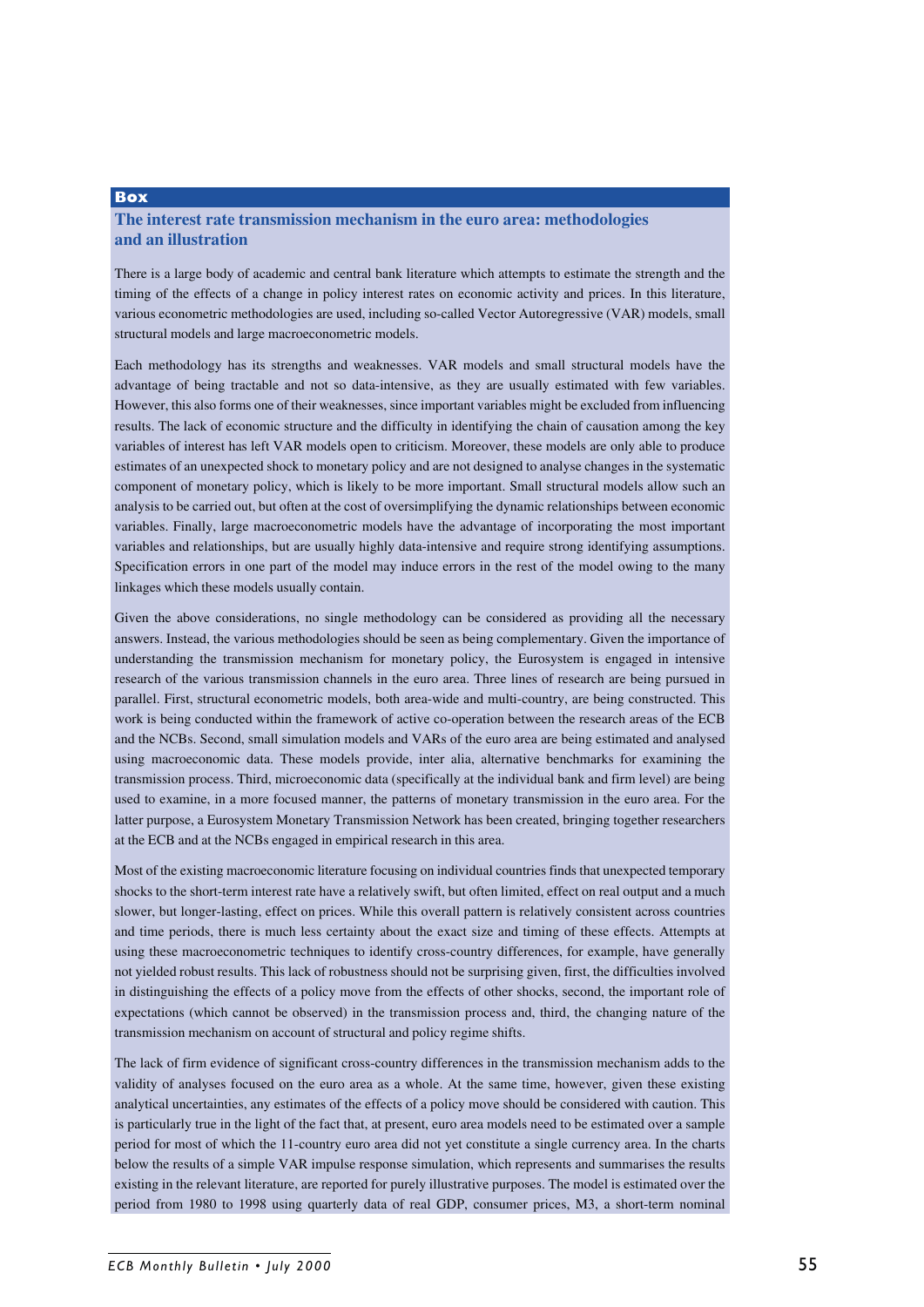interest rate and a real effective exchange rate. In addition, the VAR incorporates a constant, a linear trend, an index of commodity prices, the US short-term nominal interest rate and US real GDP as exogenous variables. The monetary policy shocks are identified by applying the standard Choleski decomposition to the VAR residuals, with the variables ordered as mentioned above.

The results reported in the charts below are broadly in line with the relevant literature and the description of the monetary transmission mechanism discussed in this article. An unexpected, temporary rise in the shortterm interest rate of about 25 basis points tends to be followed by a temporary fall in output after two quarters. Prices are far more sluggish and only start to fall significantly below zero after six quarters. The confidence bands around these estimates are large, pointing to the considerable degree of uncertainty which surrounds estimates of the effects of monetary impulses.



56 *ECB Monthly Bulletin • July 2000*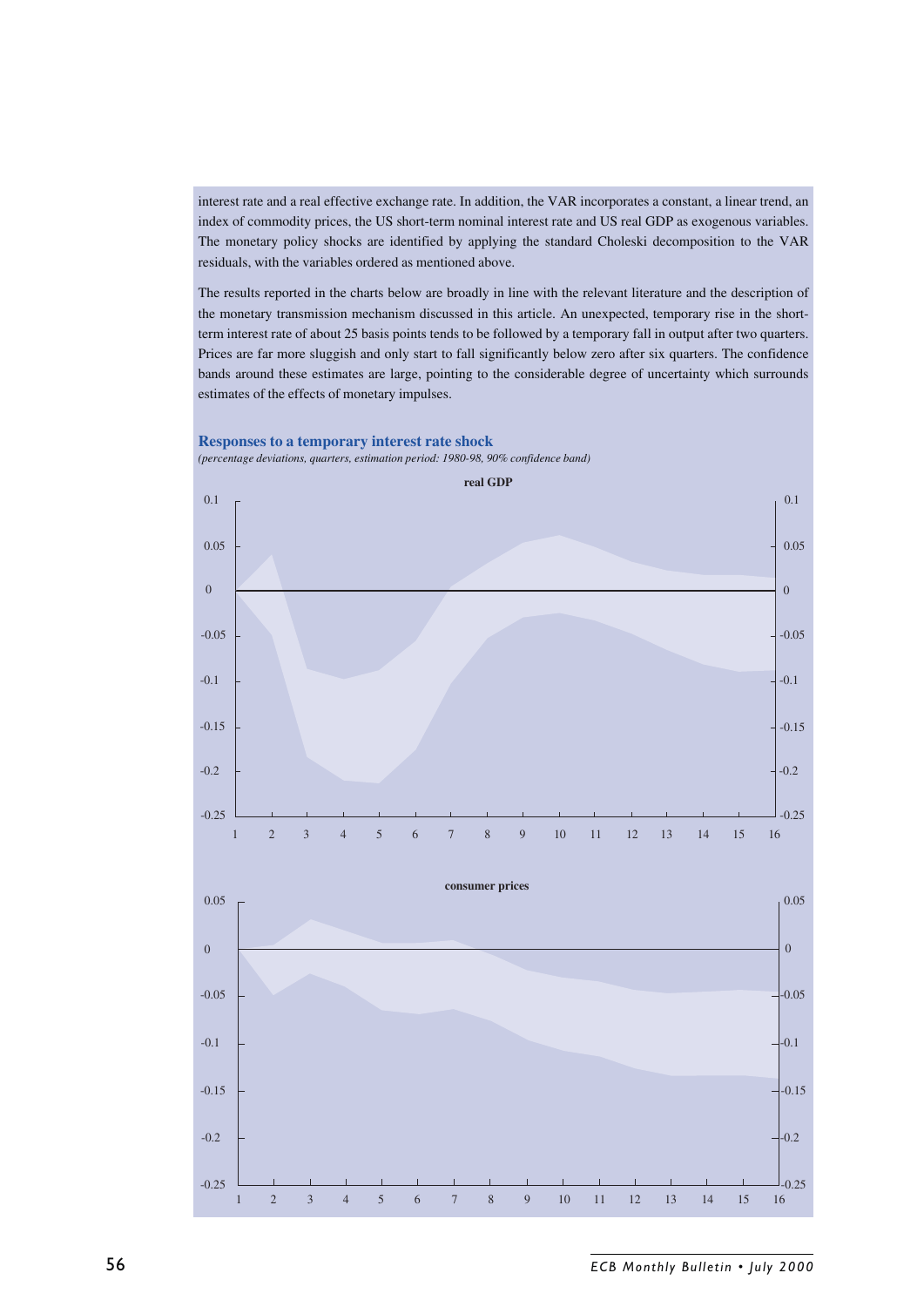### **6 Changes in spending and inflation**

The speed with which changes in spending translate into price pressures depends on the degree of nominal price rigidities and the flexibility of the economy more generally. In the long run, the level of output tends to be determined by supply-side factors such as technology, the capital stock and the size of the labour force. This long-run level of output (or potential output) may vary over time on account of many factors, such as changes in labour participation rates, investment in capital, the invention of new technologies or changes in the tax regime. Moreover, in the short run, the labour force can be employed more or less intensively by using overtime and additional shifts, etc. In addition, the capital stock might be used more or less intensively by adjusting the utilisation of the available capacity. However, in normal circumstances increases in aggregate demand beyond potential output tend to create bottlenecks in the economy, which fuel inflationary pressures.

These inflationary pressures may arise through different channels. As firms are producing above capacity, they will increase employment and demand additional labour and/or overtime. When labour markets are already tight, this will lead to increasing wage pressure. As wages increase over and above productivity levels, unit labour costs rise and the cost of production increases. In addition, input shortages and production above capacity at inefficient levels lead to unit cost pressures. Ultimately these cost pressures will be reflected in price inflation, as firms attempt to maintain their profitability.

Slow adjustments of real wages and other relative prices will, in general, lead to more protracted effects on the real economy. Existing econometric evidence for the euro area suggests that while nominal price rigidities have been comparable with, for example, the United States, on average the speed of adjustment of real wages to changes in unemployment and productivity changes has been much slower. This is documented, for example, in a recent study by the OECD entitled "EMU one year on". There is also widespread agreement that a large proportion of the unemployment in the euro area is structural. In the absence of structural reform, this entails the danger that any fall in unemployment caused by increased demand might lead relatively rapidly to pay pressures, which, in the absence of countervailing productivity increases, would lead to price pressures and risks to price stability. Further structural reform to enhance the flexibility of labour and goods markets in the euro area would make a contribution towards solving the structural unemployment problem and attaining higher levels of non-inflationary growth, while also taking fuller advantage of the benefits of new information and communication technologies. At the same time, such reforms will also facilitate the Eurosystem's primary task of maintaining price stability.

# **7 Concluding remarks**

Changes in monetary policy ultimately affect prices through a multitude of complex and often intertwined channels. This article has provided a broad overview of the existing knowledge with regard to the transmission mechanism in the euro area. In conclusion, in the light of their policy implications, three aspects need to be given particular emphasis. First, there are considerable lags in the transmission of monetary impulses to the economy. This implies that attempts at controlling short-term shocks to the price level would face considerable difficulty and could have destabilising effects in the longer run. Instead, monetary policy-makers need to be forward-looking and continuously to